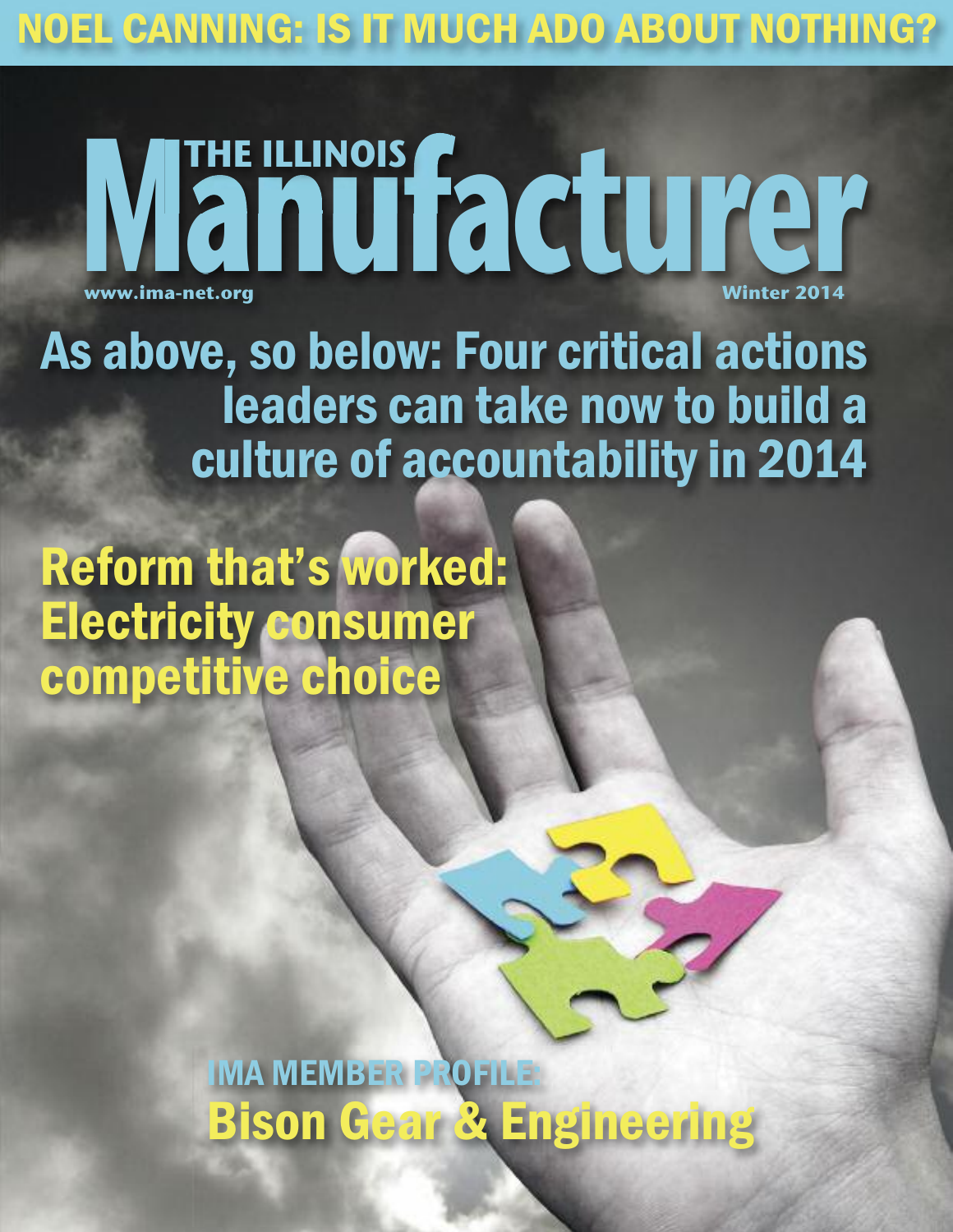## IMA MEMBER PROFILE: Bison Gear & Engineering



ast year, Bison Gear and<br>Engineering donated motors to<br>two different area high school<br>without any specific instructions as ast year, Bison Gear and Engineering donated motors to two different area high schools, to what they might be used for. On its face, it might seem like a curious act of philanthropy, one of questionable value to the schools. But a deeper look at the story reveals that it's just another example of the company's commitment to education and workforce development.

Bison is located in St. Charles where they manufacture gearboxes and gear motors that serve a wide range of industries throughout the world. The company was founded in 1960 and was acquired by current chairman, Ron Bullock, and his father, Norman Bullock, in 1987. Bison produced over 500,000 units last year, including the two that were donated to those high schools.

Two teams of students — from Infinity Math & Science Academy and Glenbrook South High School — were given the motors, along with a stipend, and were challenged with creating and implementing a real-world application. Mike O'Donnell, Bison's Electrical Engineering Manager and technical adviser for the project, worked with the students and in a few weeks they brought their application from concept to working prototype. The academy team created a machine to make flavored ice. The Glenbrook students designed a high-tech gumball machine.

"We implemented our Illinois Innovation and Technology Challenge as a way to reach students while they are still honing their interests and staking out their futures. It's a way to spark their imagination and to demonstrate how their studies in math, science and technology will pay dividends once they join the workforce, especially in the manufacturing industry," Ron Bullock said.

It's not news to anyone in manufacturing that retiring baby boomers are creating a huge demand for qualified replacement workers. In Illinois, it's estimated that approximately 30,000 production line workers will need to be replaced every year for the next fifteen years.

In 2009, when Bullock ended his tenure as the chairman of the Illinois Manufacturers' Association's (IMA) Board of Directors, he turned his focus to workforce development

Bison's Bob McCrory (far right) runs the company's Hobbying Department. Bison hosts facility tours for **By Dan Naumovich high school and community college students.** By Dan Naumovich

2SP-150

LOKUMA

so that this need could be more fully addressed. His passion and commitment to the effort led to his appointment to lead the IMA's Education Foundation.

A long-time advocate for education reform, Bullock was instrumental in the creation of the Manufacturer's Education Initiative, a comprehensive approach to preparing students and adults for careers in manufacturing. The initiative focuses on establishing standards so that education curricula are properly aligned with the skills and knowledge required of modern manufacturing workers. After just one year, 26 out of 48 of the state's community colleges have implemented the program, along with a dozen earlyadopter high schools.

In addition to his work on behalf of the IMA, Bullock has also chaired the Manufacturing Institute, and is well-known throughout the country as an expert on improving career and technical education. While he advocates at an industry level, Bullock also puts his beliefs into action at the company he leads.

With its 259 employees, Bison is a relatively small organization in rela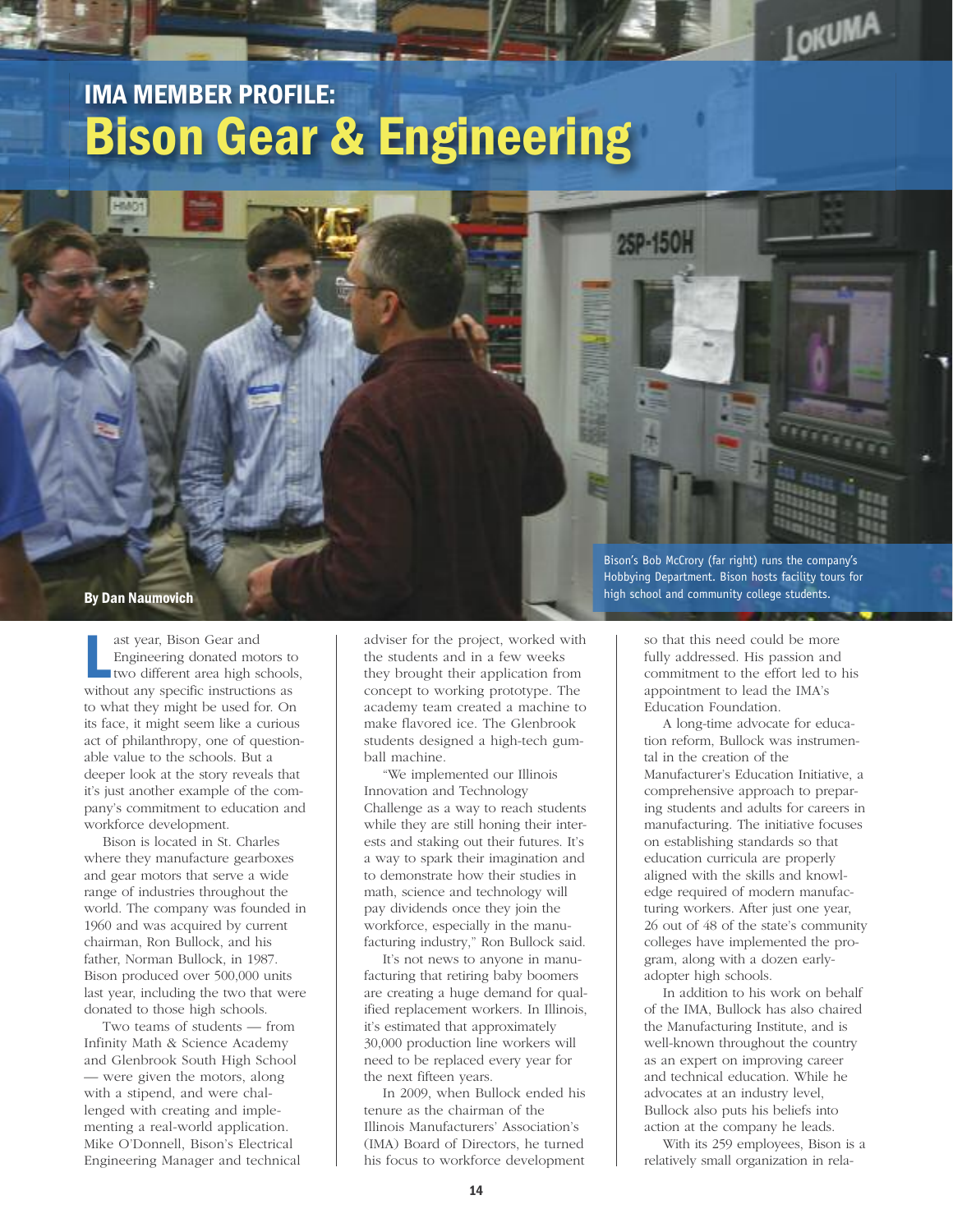tion to its key competitors. One of the keys to its success in the industry is the company's commitment to staying ahead of the curve when it comes to developing and maintaining a skilled and productive workforce.

"There are many components required to make sure that you're attracting talent and staying on pace with the competition, if not ahead of it. And for a small corporation I do think we are ahead. Some of the things we do internally to promote teamwork, job performance and an individual's well-being are consistent with what larger corporations are doing," said Sylvia Wetzel, Chief Learning Officer at Bison.

Bison believes that it is important to be involved with educators in their community, in part so that they can achieve goals similar to those of the Manufacturer's Education Initiative.

"It's very important for us to partner with our local community colleges and have a seat on the workforce development boards. It helps us develop an understanding of what we need to attract the workforce for our industry," Wetzel said.

The partnerships are also beneficial to educators, who need to ensure that the deliverables they are offering are current with the everevolving standards in the manufacturing industry.

Developing the workforce of tomorrow is a critical task, but it is equally important to ensure that those prospective employees who are knocking on the door today are up to the challenge of working in an increasingly complex and high-tech environment.

As part of their evaluation during



the hiring process, Bison administers on-site job skills assessment using ACT WorkKeys. The system was developed to assist businesses in measuring workplace competencies. Bison requires that all new employees achieve level four scores in all categories before being considered for employment.

"Having that assessment done onsite before hiring has really scaled-up the quality of individual that we place on the production floor," Wetzel said.

Once on board, production workers have the opportunity to better themselves by becoming a Certified Production Technician through the Manufacturing Skill Standards Council's training and assessment system. The system is a self-directed program that is accessed online and covers safety, quality, processes and production, and maintenance. Not only does Bison pay for the cost of the training, employees are rewarded with \$100 for each of the four modules that they complete, plus an additional \$100 if they become certified. All of Bison's employees — the

engineers, executives and production workers — are encouraged to pursue continuous improvement through post-secondary education, and the company provides them plenty of support and incentive to do so.

Growth Education and Results (GEAR) is a learn-and-earn program that provides monetary support to employees seeking a degree. The company pays for tuition and fees up front, rather than through a reimbursement, so that employees incur no out-of-pocket expenses. While all employees are encouraged to attain at least an associate's degree, more advanced degrees are allowed when it fits into the employee's career path with Bison. Currently, 18 percent of their workforce is participating in GEAR.

While Bison is heavily committed to providing learning opportunities for their employees, they understand that both productivity and job satisfaction is also influenced directly by an individual's health and well-being.

The company operates an on-site clinic in conjunction with Advocate *see* BISON *page 18*

Bison employee John Wright (photo on left and below in blue shirt) shows students motor assemblies and finoished gear sets in the Focus Factory at Bison.